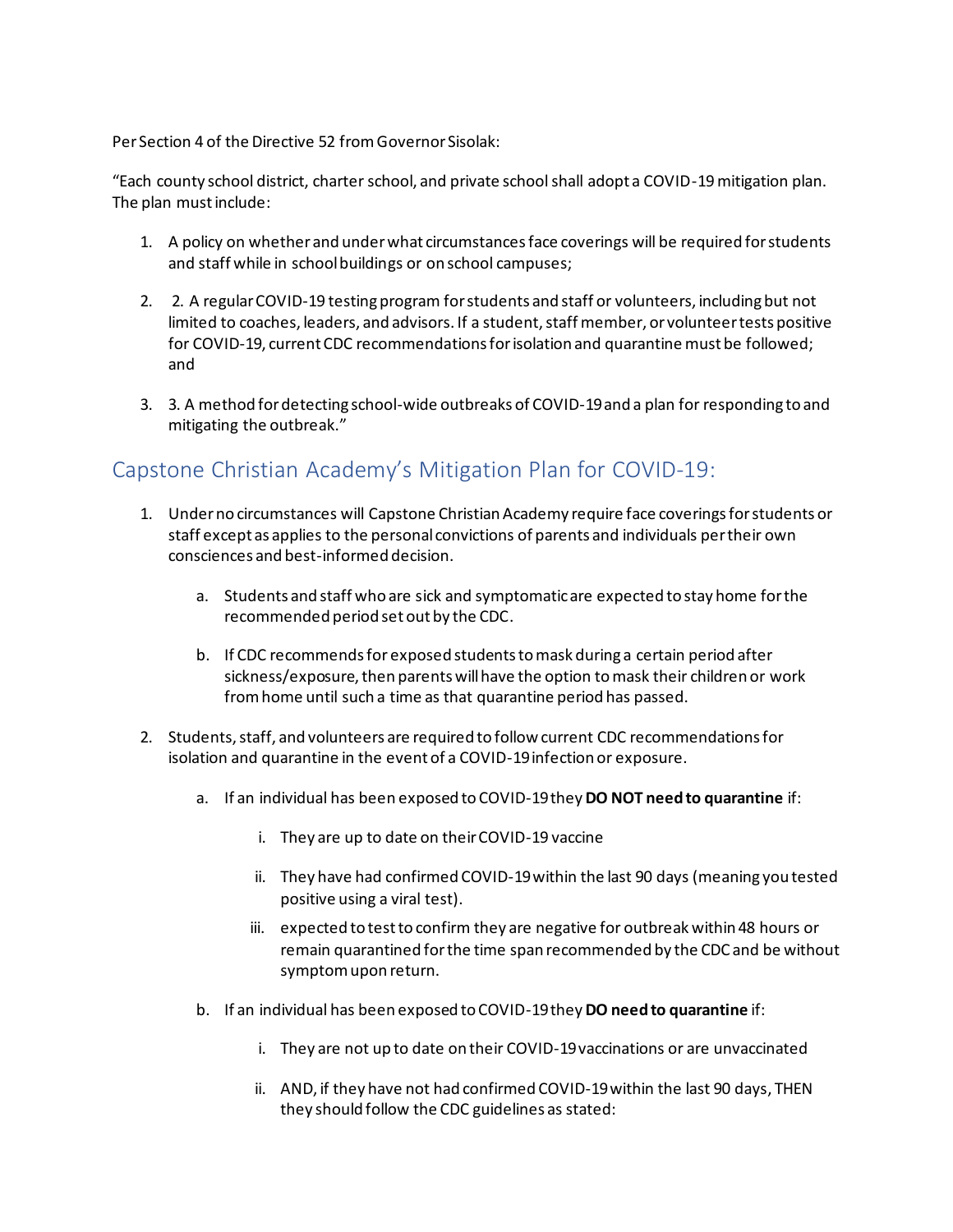You should wear a well-fitting mask around others for 10 days from the date of your last close contact with someone with COVID-19 (the date of last close contact is considered day 0). Get tested at least 5 days after you last had close contact with someone with COVID-19. If you test positive or develop COVID-19 symptoms, isolate from other people and follow recommendations in the Isolation section below. If you tested positive for COVID-19 with a viral test within the previous 90 days and subsequently recovered and remain without COVID-19 symptoms, you do not need to quarantine or get tested after close contact. You should wear a well-fitting mask around others for 10 days from the date of your last close contact with someone with COVID-19 (the date of last close contact is considered day 0).

Further quarantine guidance can be found at: https://www.cdc.gov/coronavirus/2019-ncov/your-health/quarantineisolation.html

- c. To promote a healthy environment at school: school staff will stress the importance of students getting their well child visits or check-ups with their regular healthcare provider — which include their routinely recommended vaccines that may have been missed during the pandemic. These might include recommendations for COVID-19 vaccines.
- d. Capstone's Testing Program:
	- i. Regular testing is encouraged, even to those who are symptom free by the CDC
	- ii. For travel and breaks the CDC says, "Schools do not need to require a negative test result for students, teachers, and staff to return to school after breaks. Students, teachers, and staff who travel during breaks should follow CDC testing recommendations for domestic and international travel."
	- iii. No testing is available on campus.
	- iv. Anyone who would like to test but feels they cannot access such testing due to financial access is encouraged to speak to a school administrator where assistance can be provided through the school.
	- v. Testing will be required for student or staff member displaying COVID-19 symptoms, including fevers at or above 100.4 degrees Fahrenheit
	- vi. Staff and students needing more information about COVID-19 testing, including where to get tested can follow the following links: https://covid.southernnevadahealthdistrict.org/vaccine/distribution/ or https://nvhealthresponse.nv.gov/covid-19-vaccine/
- 3. All parents, staff, and volunteers who have been exposed to COVID-19 or tested positive are required to inform the Capstone staff as soon as they know at which point all those who may have been exposed at Capstone will be informed and required to follow the same testing and/or